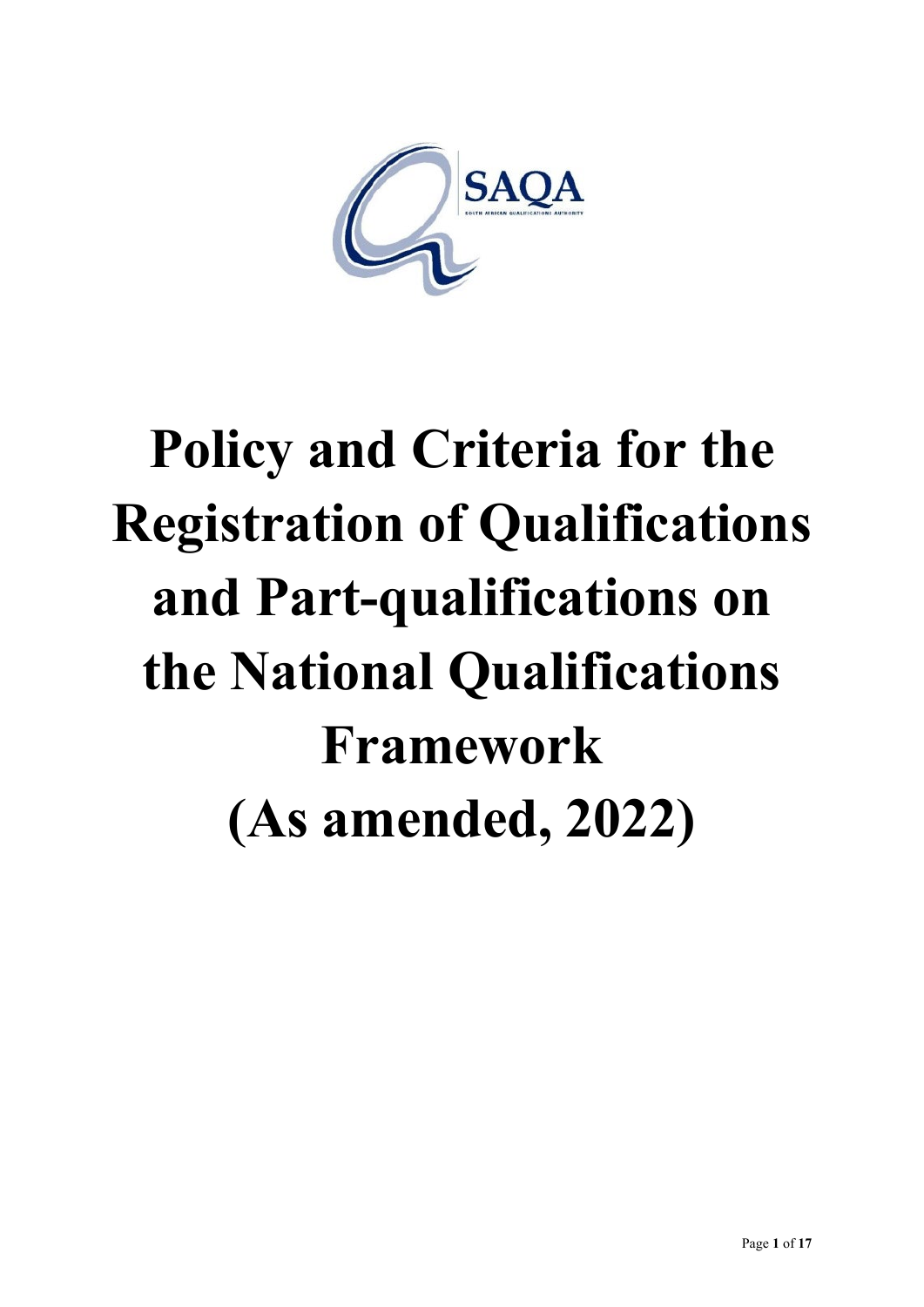# **Contents**

| Policy and Criteria for the Registration of Qualifications and Part-<br>qualifications on the National Qualifications Framework (As amended, |  |
|----------------------------------------------------------------------------------------------------------------------------------------------|--|
|                                                                                                                                              |  |
|                                                                                                                                              |  |
|                                                                                                                                              |  |
|                                                                                                                                              |  |
|                                                                                                                                              |  |
|                                                                                                                                              |  |
|                                                                                                                                              |  |
| Re-registration and Deregistration of Qualifications and Part-qualifications  15                                                             |  |
|                                                                                                                                              |  |
|                                                                                                                                              |  |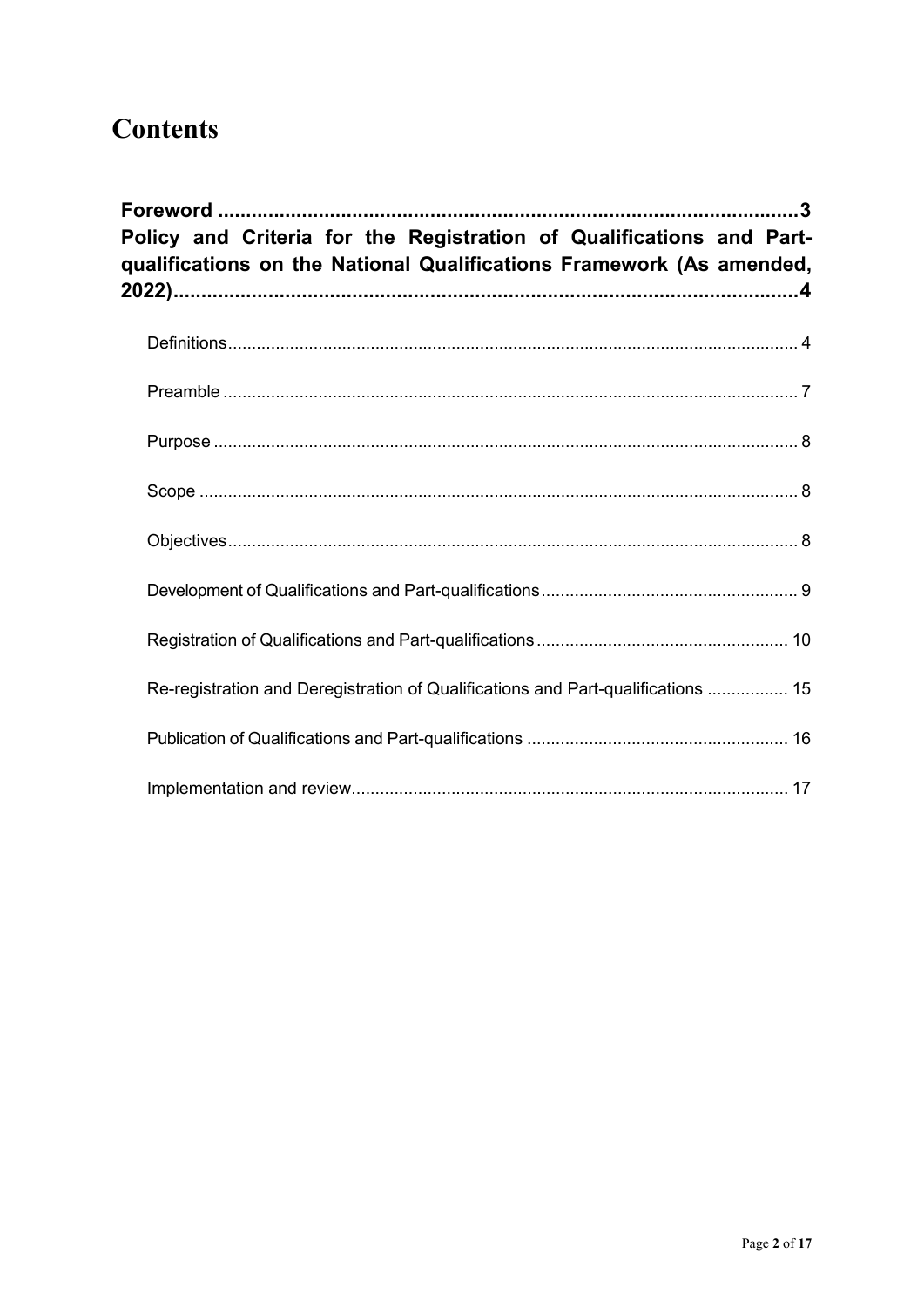# <span id="page-2-0"></span>**Foreword**

The National Qualifications Framework (NQF) is the principal instrument through which national education and training qualifications are recognised and quality-assured.

Section  $13(1)(h)(i)$  of the NQF Act, Act 67 of 2008, requires SAQA to "develop and implement policy and criteria, after consultation with the Quality Councils (QCs), for the development, registration and publication of qualifications and part-qualifications…" The South African Qualifications Authority (SAQA) reviewed its *Policy and Criteria for the Registration of Qualifications and Part-qualifications on the National Qualifications Framework* as part of its mandate to "further developandimplementtheNQF.

Amendments to the *Policy and Criteria for the Registration of Qualifications and Partqualifications on the National Qualifications Framework (as amended, 2022)* hereafter referred to as the *P&C for registration of qualifications and part-qualifications,* were necessary to allow for the application of the *P&C for qualifications and part-qualifications*  within the specific context of the three differentiated sub-frameworks of NQF.

These amendments to the *P&C for registration of qualifications and part-qualifications* do not change the criteria applied to register qualification and part-qualifications on the NQF. Rather they serve to strengthen accountability within the education, training and development system and make visible the quality and parity of esteem between qualifications registered on the three sub-frameworks that comprise the NQF.

SAQA continues to work with the three QCs and other NQF partners to ensure that all South Africans benefit from quality assured and relevant qualifications.

**Dr Julie Reddy Chief Executive Officer South African Qualifications Authority**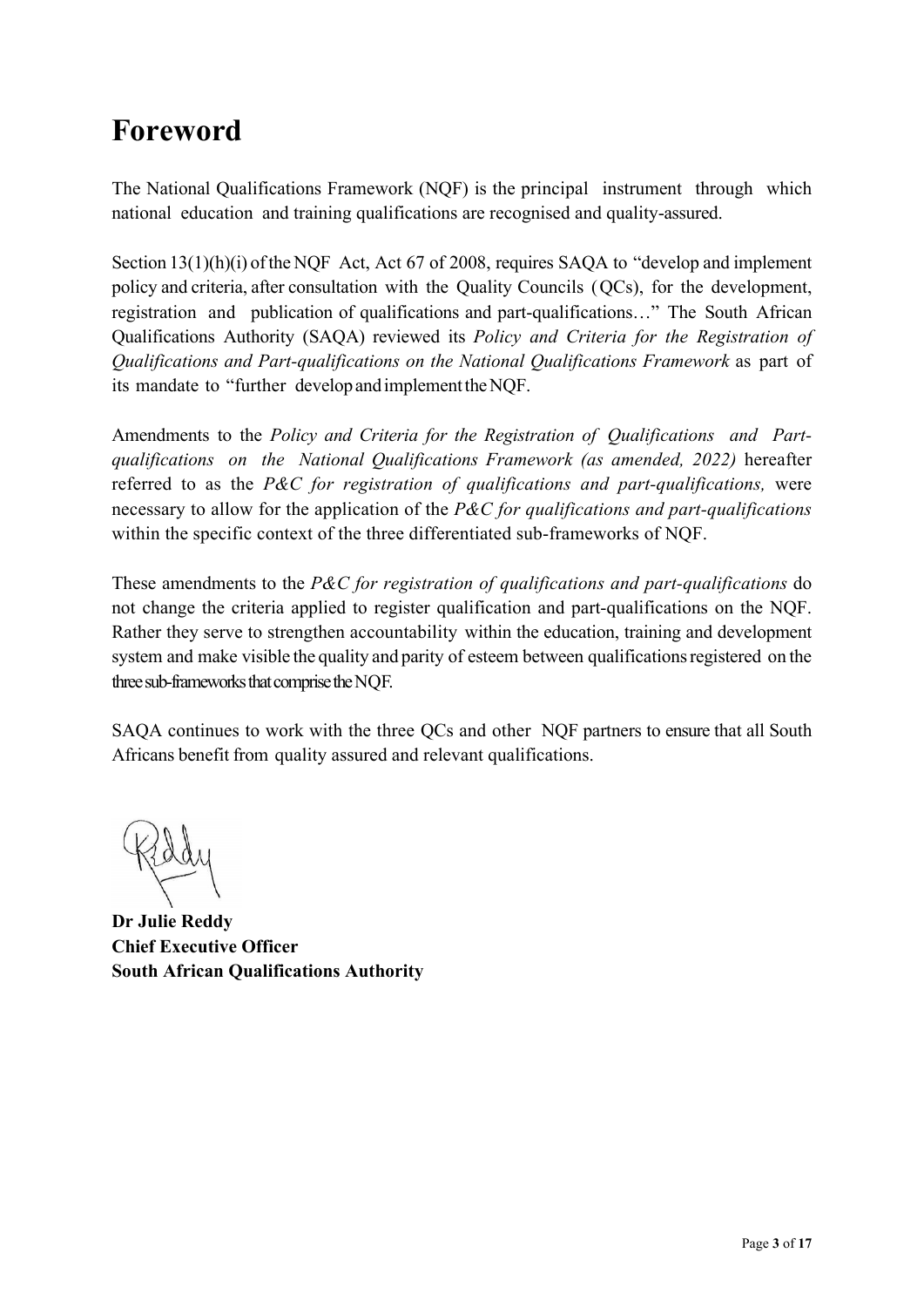# <span id="page-3-0"></span>**Policy and Criteria for the Registration of Qualifications and Part-qualifications on the National Qualifications Framework (As amended, 2022)**

# <span id="page-3-1"></span>**Definitions**

- 1. The following definitions are relevant for this *P&C for qualifications and partqualifications*:
	- a. "Applied competence" means the ability to put into practice, in the relevant context, the learning outcomes acquired in the process of obtaining a qualification or partqualification (applied competence encapsulates foundational, reflexive and practical competence);
	- b. "Articulation" means the process of forming systemic, specific and individual possibilities of connection between qualifications and/or part-qualifications to allow for the horizontal/ lateral, vertical and diagonal movement of learners through the formal education and training system and its linkages with the world of work:
		- i. Horizontal articulation is articulation within and between NQF Sub-Frameworks, on the same NQF level;
		- ii. Vertical articulation is articulation across NQF levels within an NQF Sub-Framework;
		- iii. Diagonal articulation is articulation across NQF levels and across NQF Sub-Frameworks;
		- iv. Systemic articulation is a 'joined up' system including qualifications, professional designations, policies and various other official elements that support learning and work pathways;
		- v. Specific articulation means aligning qualifications through inter- or intrainstitutional agreements such as memoranda of understanding, credit accumulation and transfer and other mechanisms;
		- vi. Individual articulation refers to learners being supported in their learning and work pathways through flexible admission, curriculum, learning and teaching, and learner support systems such as the quality of qualifications and learning, career development services, and other mechanisms;
	- c. "Assessment" means the process used to identify, gather and interpret information against the required competencies in a qualification or part-qualification in order to make a judgement about a learner's achievement;
	- d. "Assessment Criteria" means the standards used to guide learning and to assess learner achievement and/or to evaluate and certify competence;
	- e. "Competency" means specific knowledge and/or values and/or skills that can be applied in learning and/or work;
	- f. "Credit"means a measure of the volume of learning required for a qualification or part-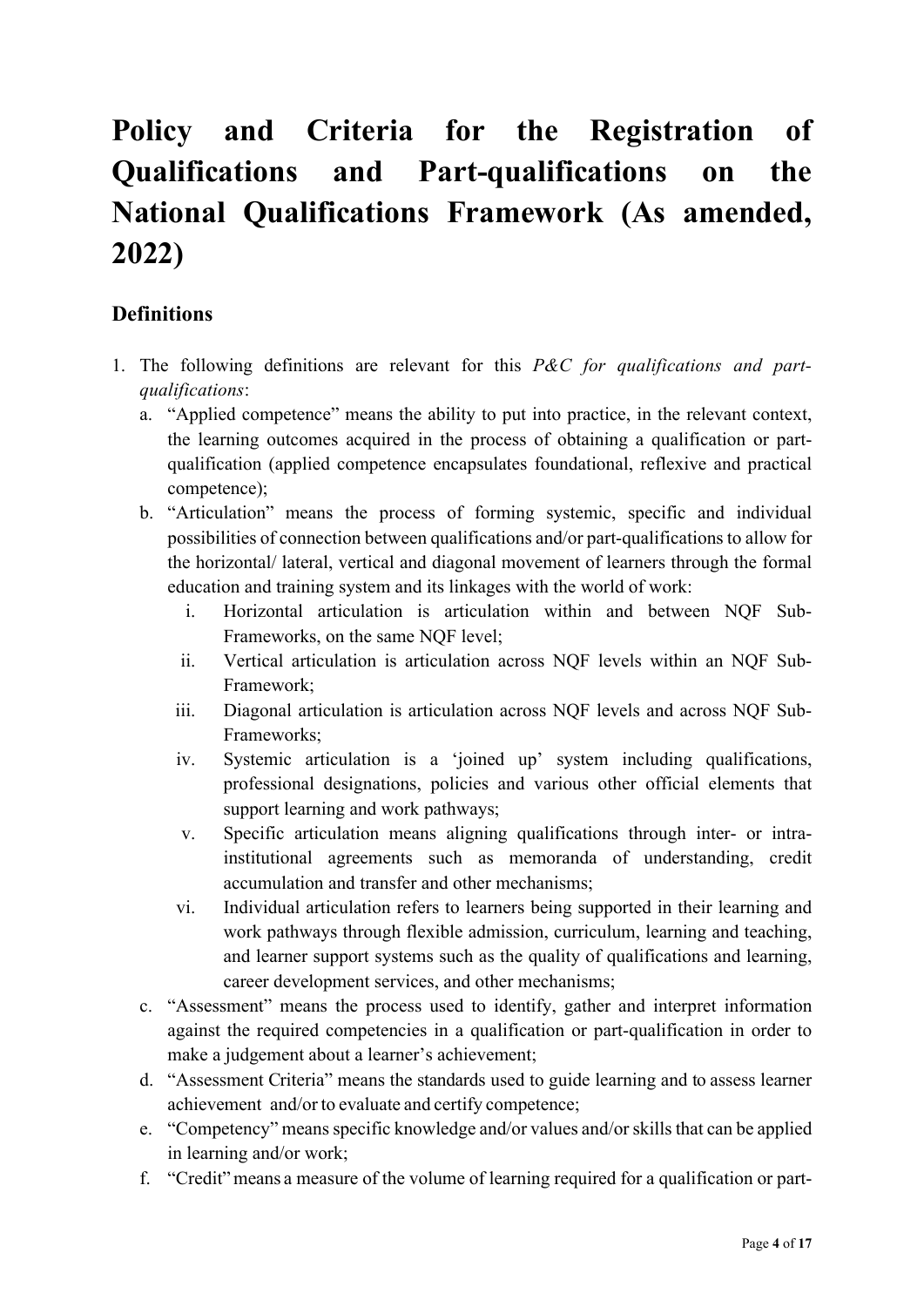qualification, quantified as the number of notional study hours required for achieving the learning outcomes specified for the qualification or part-qualification. One (1) credit is equated to ten (10) notional hours of learning;

- g. "Entry Requirements" means the minimum academic knowledge and/or practical competencies, and/or work experience that a learner musthave completed to be able to be admitted for a qualification and/or part-qualification. This may include recognition of other forms of prior learning such as non-formal and informal learning and work experience deemed as comparable for entry. In the South African context, entry requirements also take into account the broad socio-political issue of access;
- h. "ExitLevelOutcomes"means the knowledge, skills and attitudes that a learner should have obtained or mastered on completion of a qualification or part-qualification and against which the learner is assessed for competence;
- i. "Integrated Assessment" means the range of formative and summative assessment methods which permits the learner to demonstrate applied competence and which assess different types of learning;
- j. "International Comparability" means an outcome of an analysis of how a qualification compares with- and relates to- similar international qualifications offered by accredited institutions or organisations in other parts of the world. This includes best practices or standards in other parts of the world;
- k. "Learner" means anyone, at any age, engaged in learning at any level of the NQF and in any provider, work or social context, including formal, informal and non-formal learning; used inter-changeably with "Student";
- l. "Learning" means the acquisition of knowledge, understanding, values, skill, competence and/or experience. Learning can be acquired formally, non-formally, or informally;
- m. "Learning programme" means a structured and purposeful set of learning experiences comprising modules/ subjects and other learning activities, which, together contribute towards the achievement a qualification or part-qualification;
- n. "Level" means one of the series of learning achievements arranged in ascending order from one to ten according to which the NQF is organised and to which qualification types are linked;
- o. "Level Descriptor" means a statement describing learning achievement at a particular level of the NQF that provides a broad indication of the types of learning outcomes and assessment criteria that are appropriate to a qualification at that level;
- p. "Multi-year Qualification" means qualifications that provide for learning times in excess of one year . Multi-year qualifications can exist at any level of the NQF.
- q. "National Qualifications Framework" means a comprehensive system approved by the Minister for the classification, registration, publication and articulation of quality-assured nationalqualifications;
- r. "Notional hours of learning" means the agreed estimate of the learning time that it would take an average learner to meet the defined outcomes, it includes consideration of contact time, research, completion of assignments, time spent in structured learning in the workplace, individual learning. Ten (10) notional hours equate to one (1) credit;
- s. "Organising Field" means a particular area of learning used as an organising mechanism for the NQF;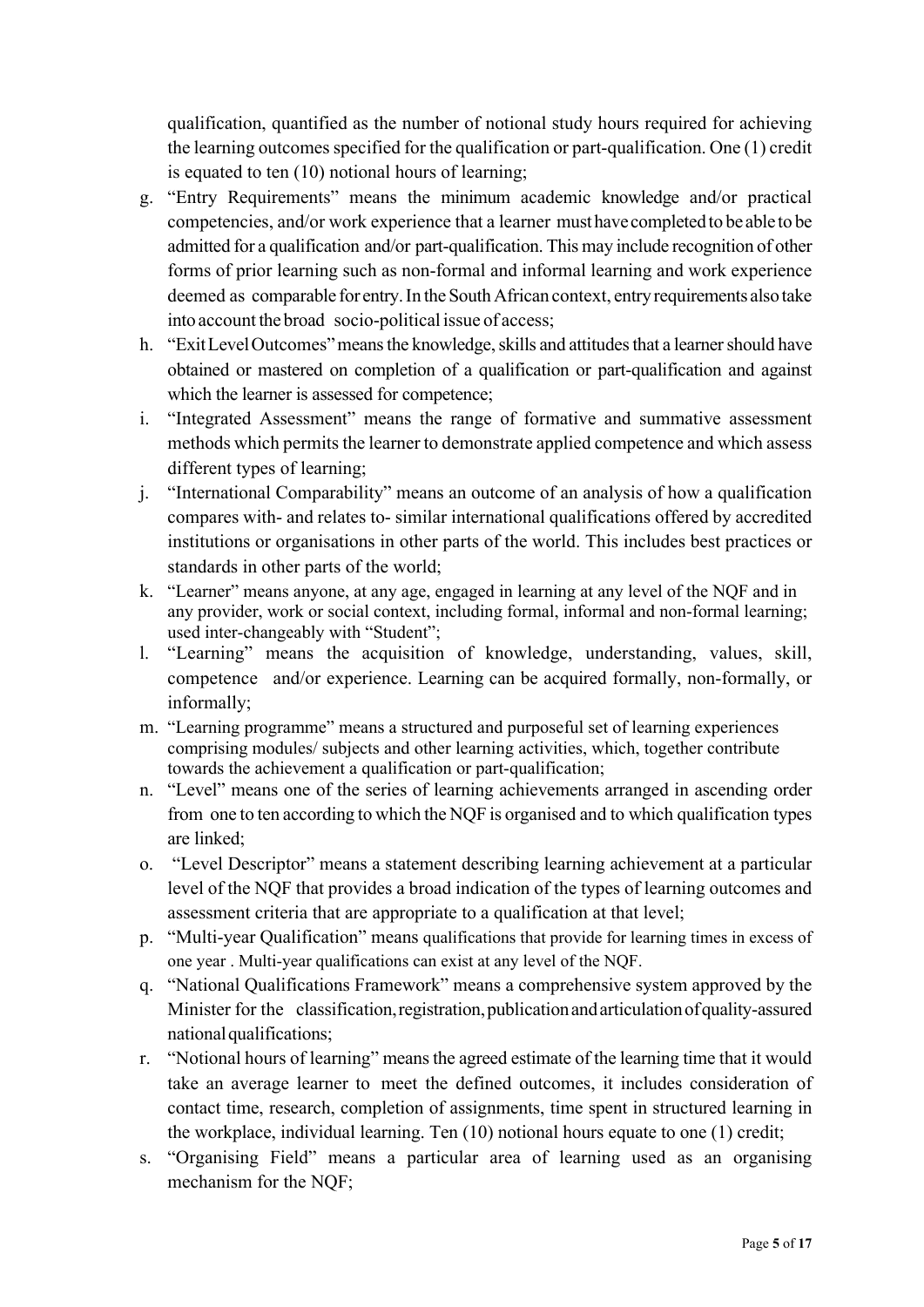- t. "Outcomes" means the contextually demonstrated end-products of specific learning processes, which include knowledge, skills and values. Outcomes could be generic or specific;
- u. "Part-Qualification" means an assessed unit of learning that is registered as part of a qualification;
- v. Professional body" means any body of expert practitioners in an occupational field, and includes an occupational body;
- w. "Provider" see "Recognised provider";
- x. "Qualification"means a registered national qualification;
- y. "Qualification specialisation" means the part of the qualification or part-qualification that specifies the specific discipline/ field of study that contributes to the academic/ vocational/occupational/professional identity in a particular area/ branch of knowledge. Specialisations include a body of knowledge, theories, concepts and methods particular to the discipline or field of study. The qualifier of the qualification type specifies the qualification specialisation;
- z. "Qualification Type" means the classification of a qualification on a level within a Sub-Framework of the NOF:
- aa. "Qualifier" means the specific area of specialisation of a qualification type. In order to use a qualifier, the qualifications and part-qualifications must meet the requirements as stipulated in the Sub-Framework Policies of the Quality Councils;
- bb. "Recognition of Prior Learning" means the principles and processes through which the prior knowledge and skills of a person are made visible, mediated and assessed for the purposes of alternative access and admission, recognition and certification, or further learning and development;
- cc. "Recognised provider" means, in South Africa, a public or private entity that offers any learning programmes that lead to qualifications or part-qualifications registered on the NQF in terms of the relevant sub framework requirements and relevant national legislation;
- dd. "Sub-Framework" means one of three Qualifications Sub-Frameworks, which make up the NQF as a single integrated system: The Higher Education Qualifications Sub-Framework; the General and Further Education and Training Qualifications Sub-Framework;andtheOccupationalQualificationsSub-Framework; and
- ee. "Work Integrated Learning" means a characteristic of vocational and professionally oriented qualifications that may be incorporated into qualifications and partqualifications at all levels of all three Sub-Frameworks.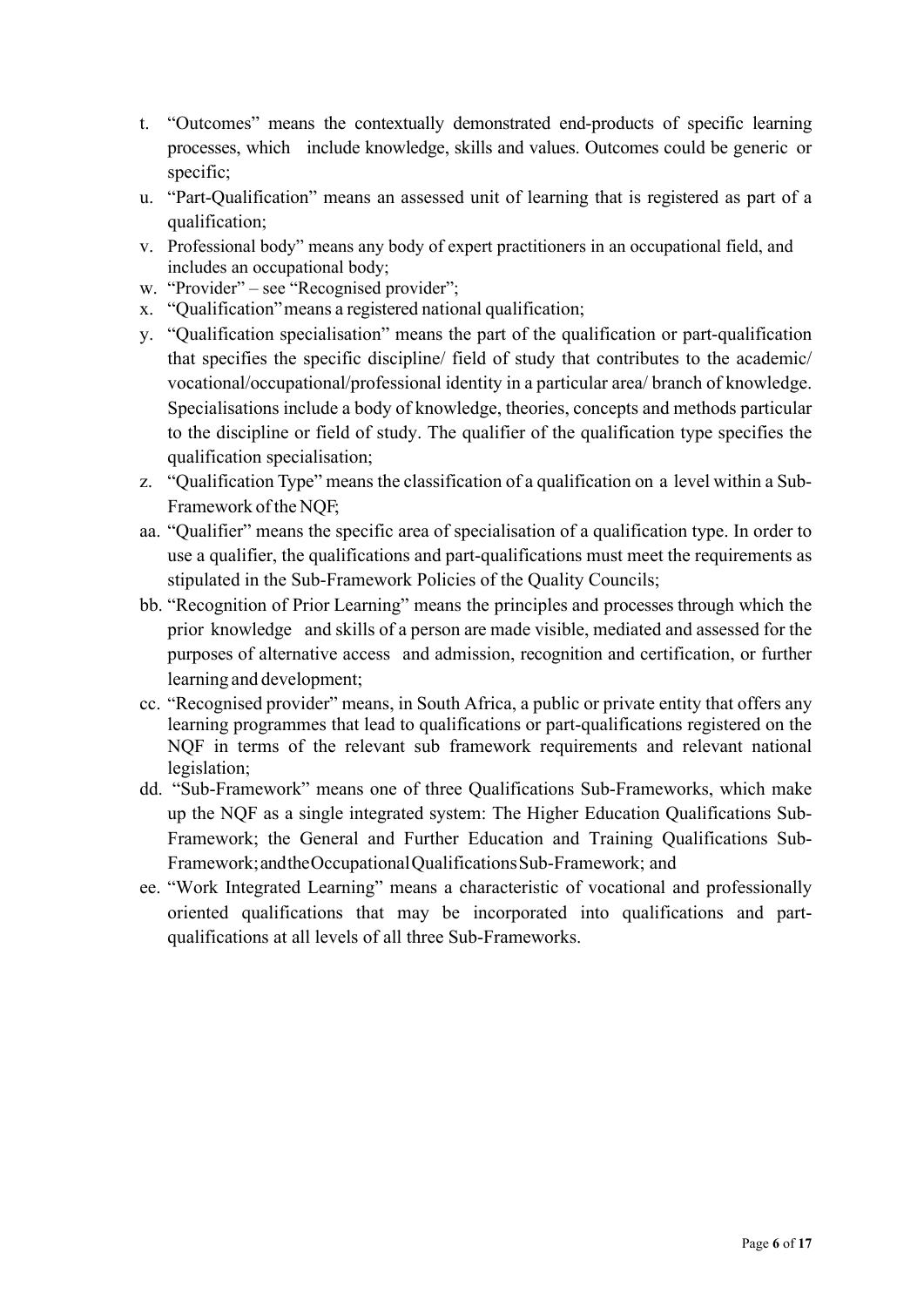# <span id="page-6-0"></span>**Preamble**

- 2. The South African National Qualifications Framework (NQF) is a comprehensive system approved by the Minister of Higher Education and Training for the classification, registration, publication and articulation of quality-assured national qualifications and part-qualifications. The NQF was established under the SAQA Act, Act 58 of [1](#page-6-1)995<sup>1</sup>, and continues under the NQF Act, Act 67 of 2008, which came into effect on 1 June 2009.
- 3. The objectives ofthe NQF are designed to contribute to the full personal development of each learner and the social and economic development of the nation at large. The objectives of the NQF are to:
	- a. create a single integrated national framework for learning achievements;
	- b. facilitate access to, and mobility and progression within, education, training and career paths;
	- c. enhance the quality of education and training; and
	- d. accelerate the redress of past unfair discrimination in education, training and employment opportunities.
- 4. The South African Qualifications Authority (SAQA) is the custodian of the NQF and oversees its further development and implementation. The NQF is a system that enables communication, co-ordination, and collaboration across education, training, development and work. In advancing the NQF objectives, SAQA embraces diversity, environmental sustainability and social justice.
- 5. The NQF is a single integrated framework, comprising three co-ordinated Qualifications Sub-Frameworks,for:
	- a. General and Further Education and Training Qualifications Sub-Framework (GFETQSF), as contemplated in the General and Further Education and Training Quality Assurance (GENFETQA) Act (and subsequent amendments) with Umalusi as the Quality Council;
	- b. Higher Education Qualifications Sub-Framework (HEQSF), as contemplated in the Higher Education Act (and subsequent amendments) with the Council on Higher Education (CHE as the Quality Council; and
	- c. Occupational Qualifications Sub-Framework (OQSF), as contemplated in the Skills Development Act (and subsequent amendments) with the Quality Council for Trades and Occupations (QCTO) as the Quality Council.
- 6. In terms of Sections 5(3), 13(1)(h)(i) and 27(h)(i) of the NQF Act (2008), SAQA and the Quality Councils (QCs)must:

<span id="page-6-1"></span> $^{\rm 1}$  The SAQA Act, Act 58 of 1995 was repealed in 2008 and replaced by the NQF Act, Act 67 of 2008. The NQF Act (2008), in section 36, makes allowance for transitional arrangements between the SAQA Act (1995) and the NQF Act (2008).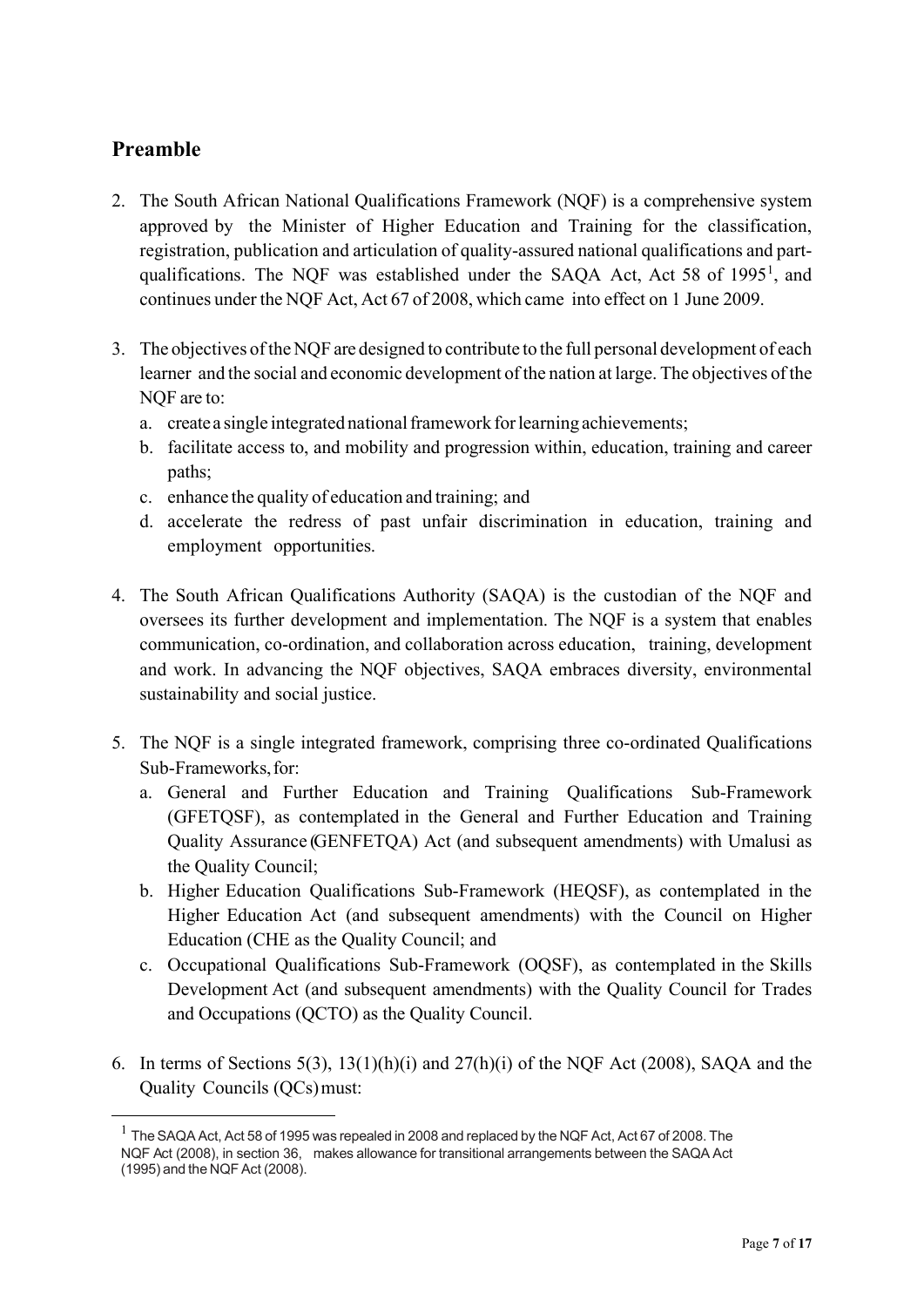- a. develop, foster and maintain an integrated and transparent national framework for the recognition of learning achievements;
- b. ensure that South African qualifications are internationally comparable and meet appropriate criteria as determined by the Minister;
- c. ensure that South African qualifications are of an acceptable quality; and
- d. develop and implement policy and criteria for the development, registration and publication of qualifications and part-qualificationsontheNQF.
- 7. The quality of qualifications and part-qualificationsresidesin the:
	- a. advancement of the objectives of the NQF;
	- b. fitness and suitability of the qualification or part-qualification for its intended purpose;
	- c. outcomes of the learning that took place;
	- d. comparability with similar international qualifications, best practices and standards;
	- e. the relationship between the learning components (modules, courses, subjects) of the qualification; and
	- f. deliveryofthequalification or part-qualificationandassessmentoflearner achievement.
- 8. Following the approval of this *P&C for qualifications and part-qualifications*, the QCs must align their Sub-Framework policies and criteria (as per Section 27 (h)(i) of the NQF Act, Act 67 of 2008).

## <span id="page-7-0"></span>**Purpose**

9. This *P&C for qualifications and part-qualifications* sets out the requirements for developing qualifications and part-qualifications. It will be used by SAQA for evaluating, registering and publishing qualifications and part-qualifications on the NQF as recommended by the QCs.

#### <span id="page-7-1"></span>**Scope**

10. This*P&C for qualifications and part-qualifications* appliesto the development, evaluation, registration and publication of qualifications and part-qualifications on the South African NQF, taking into account the requirements of the NQF Act and the relevant Sub-Frameworks.

# <span id="page-7-2"></span>**Objectives**

- 11. This *P&C for qualifications and part-qualifications* is designed to:
	- a. facilitate the development, registration and publication of qualifications and partqualifications on the NQF;
	- b. ensure that registered qualifications and part-qualifications are relevant to the world of work, promote responsible citizenship in a democratic society, and advance knowledge and innovation for a prosperous South Africa;
	- c. create learning pathways for progression between qualifications within and between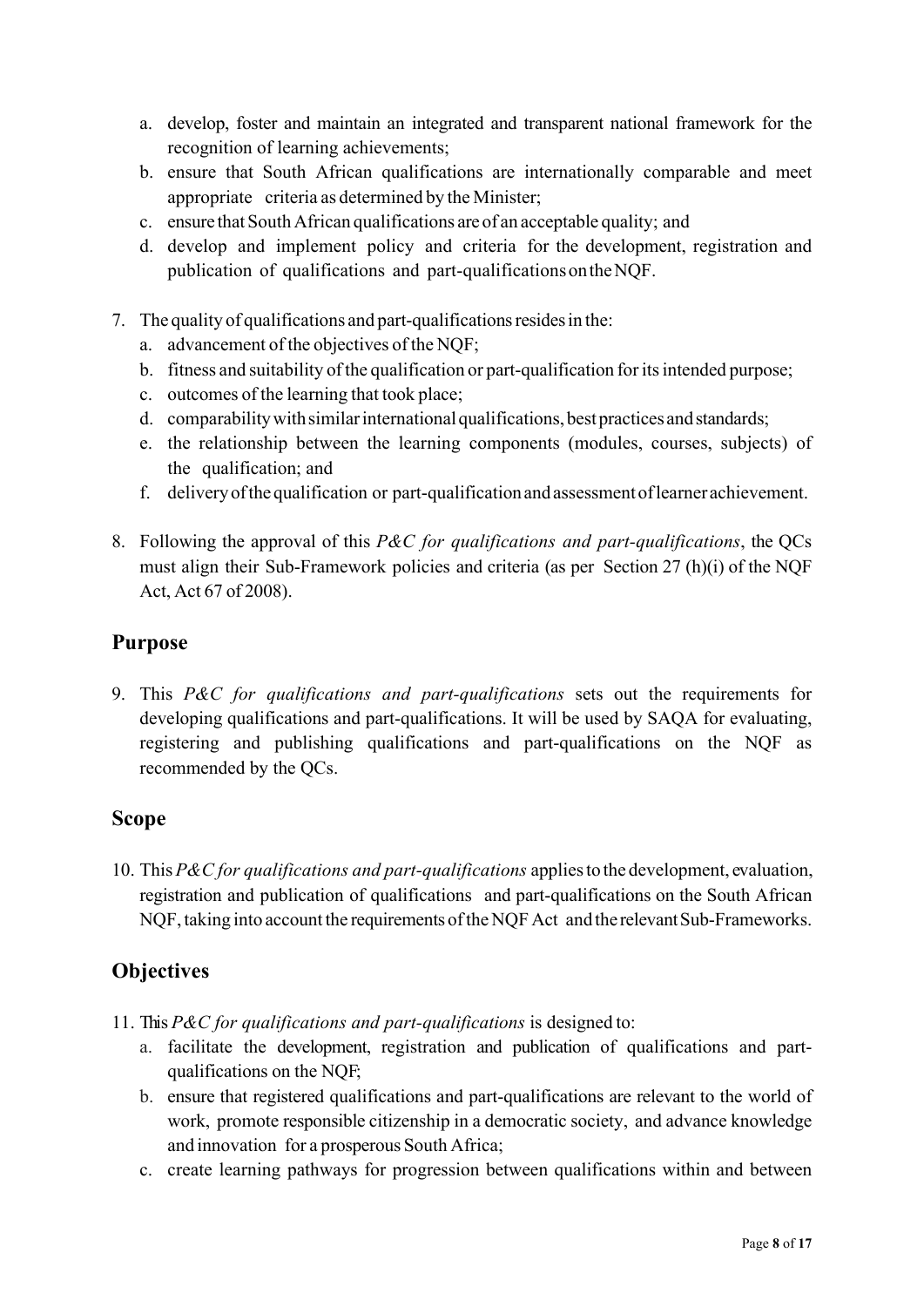the NQF Sub-Frameworks, and between learning and work;

- d. establish and maintain coherence between the three Sub-Frameworks to clarify and strengthen articulation between qualifications within each Sub-Framework and between the Sub-Frameworks; and
- e. promote public understanding of, and trust in, the NQF through the registration of qualityassured, nationally relevant and internationally comparable qualifications and partqualifications.

# <span id="page-8-0"></span>**Development of Qualifications and Part-qualifications**

# **Policy**

- 12. The QCs, as per Section 27 (h) (iii) and (iv) and Section 28 of the NQF Act 67 of 2008, with regard to qualifications for its Sub-Framework must:
	- a. ensure the development of such qualifications or part-qualifications as are necessary for the sector, which may include appropriate measures for the assessment of learning achievement; and
	- b. recommend qualifications or part-qualifications to the SAQA for registration;
	- c. create an enabling policy environment for professional bodies to collaborate with the relevant QCs in respect of qualifications and quality assurance in its occupational field.
- 13. The QCs have executive responsibility to oversee the development of qualifications and part-qualifications in their respective Sub-Frameworks and must:
	- a. ensure that qualifications and part-qualifications comply with this *P&C for qualifications and part-qualifications;*
	- b. ensure that qualifications and part-qualifications meet the criteria as specified in their published Sub-Framework Policies;
	- c. provide guidance to qualification developers to ensure that there is a common conceptual understanding of the difference between qualifications and partqualifications, learning programmes and qualification specialisations; and
	- d. discourage proliferation and duplication of qualifications and part-qualifications in their Sub-Frameworks.

# **Criteria**

- 14. In developing a qualification or part-qualification, QCs must ensure that developers:
	- a. identify the relevant Sub-Framework on which it is recommended for registration on the NQF;
	- b. include clearspecifications of learning outcomes, using the appropriate level descriptors;
	- c. specify the minimum requirements to achieve the qualification;
	- d. provide articulated learning pathways;
	- e. in the case of qualifications, ensure a minimum of 120 (one hundred and twenty) credits;
	- f. ensure that part-qualifications forms part of a registered national qualification, taking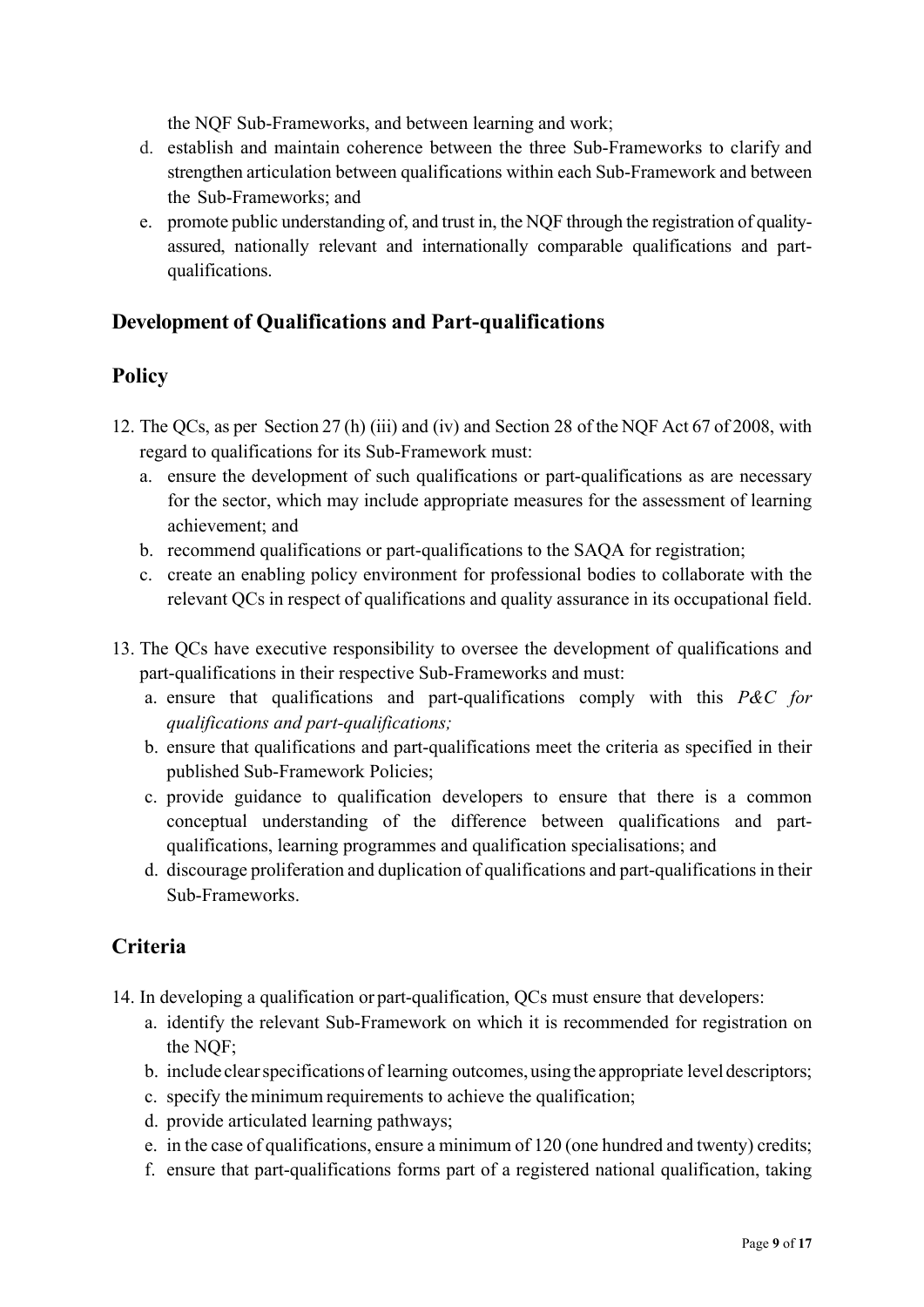the following into account:

- i. in the case where the qualification is already registered on the NQF, indicate the name of the qualification when submitting the part-qualification for registration;
- ii. in the case of new qualifications with part-qualifications, submit the relevant qualification together with its part-qualifications, noting that SAQA must first register the qualification;
- iii. ensure that the maximum credits of the part-qualification are less than 120 credits;
- iv. ensure that there is a distinction between the nomenclature for qualifications and part-qualifications;
- v. ensure that the Exit Level Outcomes are at the level of the part-qualification;
- g. include consultation with relevant stakeholders.
- 15. Qualifications and part-qualifications must be developed to meet the criteria for registration stipulated in Clause 21 and Clause 22 of this *P&C for qualifications and partqualifications,* and must include the following features:
	- a. Sub-Framework and Title;
	- b. Organising Field and Sub-Field;
	- c. NQF level of the qualification and/or part-qualification;
	- d. Credits;
	- e. Purpose;
	- f. Rationale;
	- g. Entry requirements;
	- h. Recognition of Prior Learning (RPL);
	- i. Rules of Combination;
	- j. Exit Level Outcomes;
	- k. Associated Assessment Criteria;
	- l. Integrated Assessment;
	- m. International Comparability; and
	- n. Articulation.

#### <span id="page-9-0"></span>**Registration of Qualifications and Part-qualifications**

#### **Policy**

- 16. SAQA willregister a qualification or part-qualification on the NQF on the recommendation of a QC if it meets the requirements of this *P&C for qualifications and part-qualifications* as well as the respective Sub-Framework criteria as specified in the published Sub-Framework Policy of each QC.
- 17. Qualifications and part-qualifications that are recommended to SAQA for registration, but do not meet the stipulated registration criteria, will be returned to the relevant QC for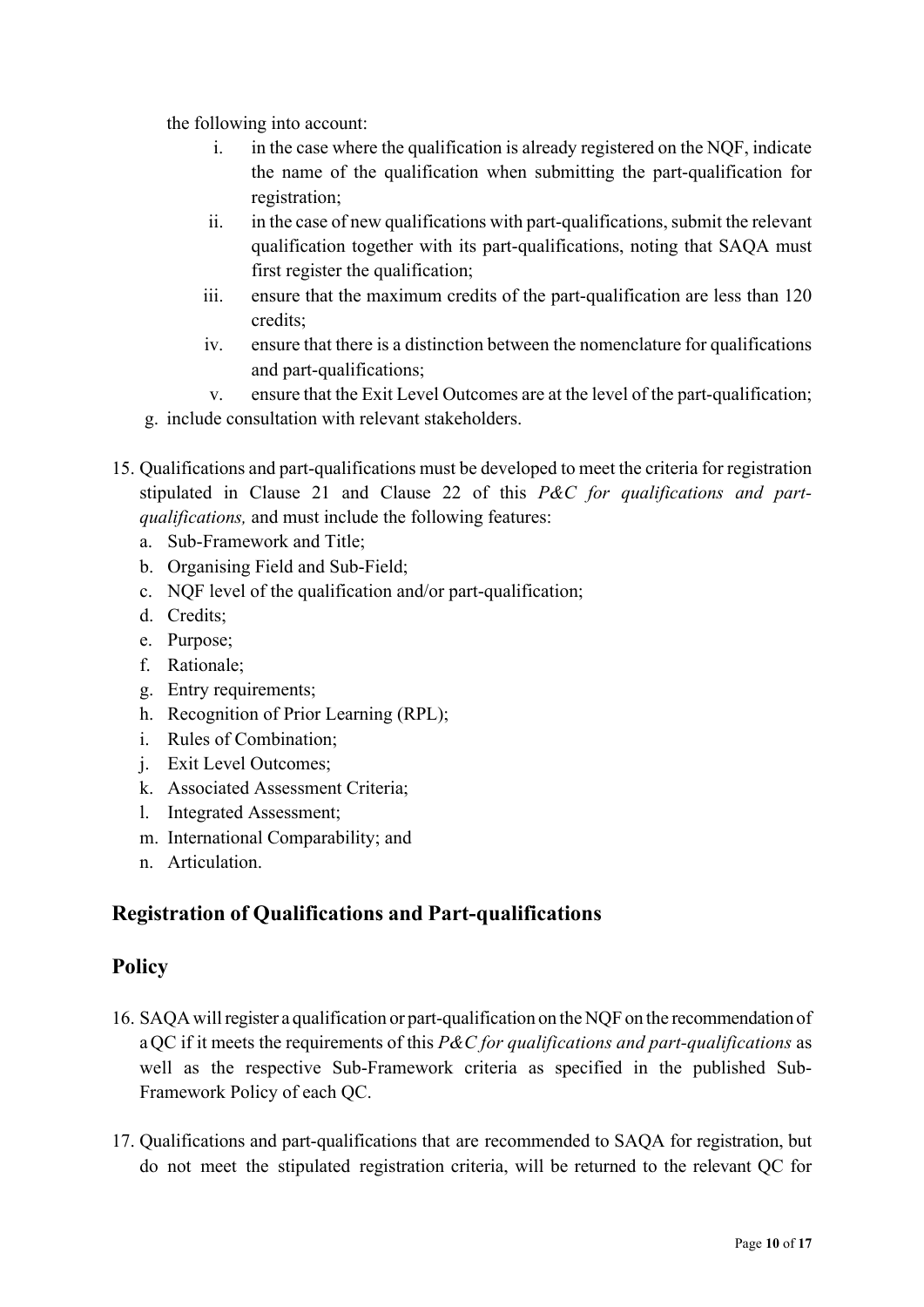amendment.

- 18. The SAQA Board is the final authority that approves the registration of qualifications and part-qualifications on the NQF.
- 19. Once registered on the NQF, all qualifications and part-qualifications are national qualifications and published on the SAQA website.
- 20. All qualifications and part-qualifications offered by providers in South Africa must meet the requirements of this *P&C for qualifications and part-qualifications* for registration on the NQF.

# **Criteria**

- 21. Qualifications and part-qualifications that are recommended by a QC for registration on the NQF must:
	- a. bewritten in English;
	- b. be submitted in Microsoft Word format;
	- c. be in a format provided by SAQA; and
	- d. meet the respective Sub-Framework criteria as specified in the published Sub-Framework Policy of each QC.
- 22. Qualifications and part-qualifications that are recommended for registration must comply with the format requirements stipulated below:

#### **A. Sub-Framework and Title**

- I. The relevant Sub-Framework, on which the qualification or part-qualification is to be registered, must be provided; and
- II. The Title of the qualification and/or part-qualification must comply with the qualification type description provided for in the relevant NQF Sub-Framework Policy.

#### **B. Organising Field and Sub-Field**

I. The NQF Organising Field and Sub-Field must be specified.

#### **C. NQF Level of the Qualification and/or part-qualification**

- I. The qualification or part-qualification must be placed within the relevant NQF level;
- II. The published NQF level descriptors must be used to determine the NQF level of the qualification and part-qualification;
- III. The NQF level of a part-qualification may be at the same NQF level as the parent qualification, or a level within the range allowed for in the relevant qualification type; and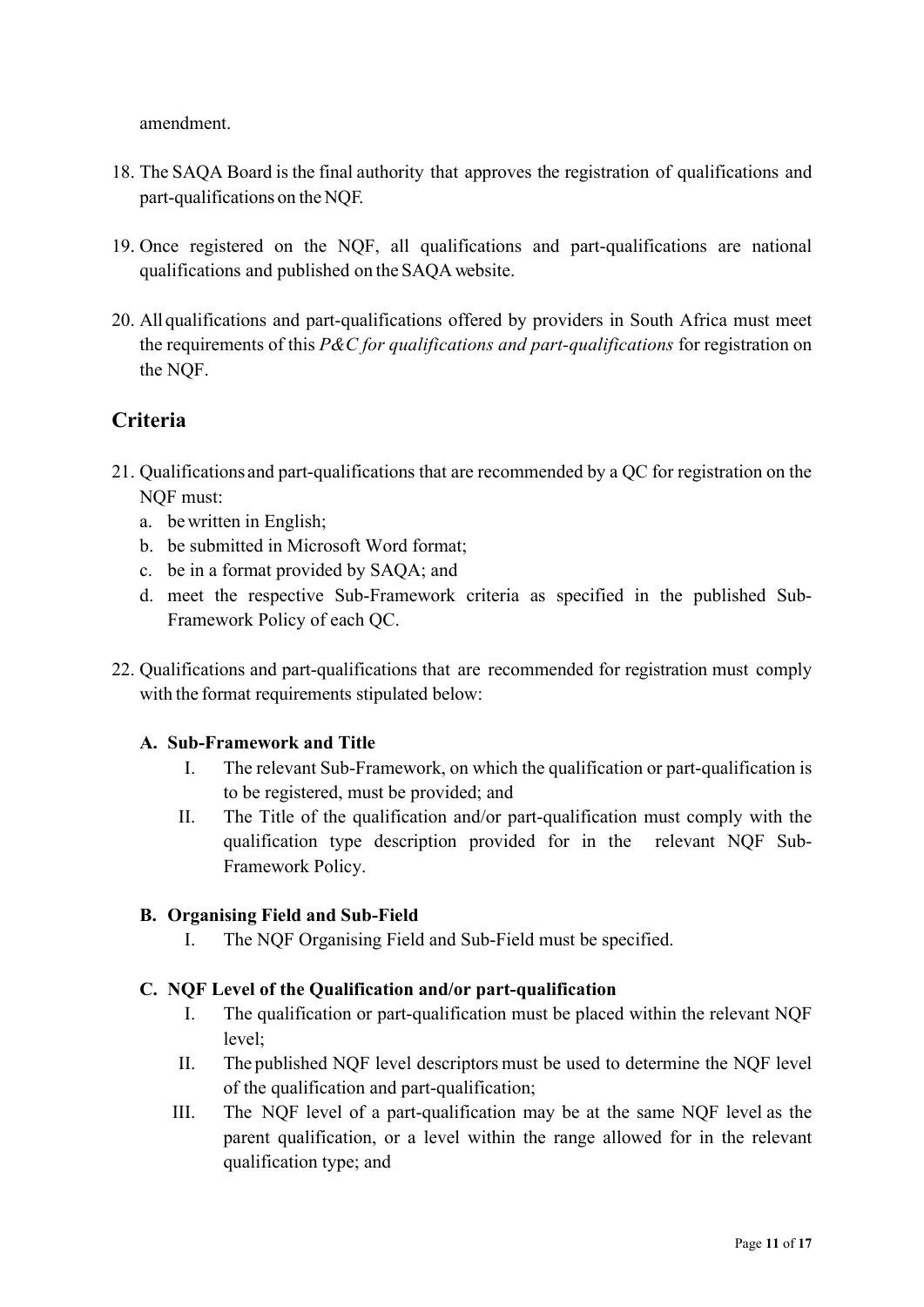IV. The NQF level must comply with the requirements for the qualification type as determined by the relevant Sub-Framework Policy.

#### **D. Credits**

- I. The credits must be calculated on the basis of one (1) credit is equal to ten (10) notional hours of learning;
- II. The minimum credit allocation for a qualification must comply with the requirements for the qualification type as determined by the relevant Sub-Framework Policy. At least 60% of the credits for a single year qualification must be at the exit level of the qualification or part-qualification. Multi-year qualifications must meet the respective Sub-Framework criteria as specified in the published Sub-Framework Policy for each QC;
- III. A qualification must have a minimum of 120 credits;
- IV. A part-qualification must have a maximum that is less than 120 credits; and
- V. Calculation of the credits for a qualification and/or part-qualification must take into account its articulation.

#### **E. Purpose**

- I. The purpose statements must describe:
	- a) how the qualification or part-qualification will benefit the learner;
	- b) what the qualification or part-qualification intends to achieve, i.e. what the qualifying learner will know, do and understand after achievement; and
	- c) the typical graduate attributes.

#### **F. Rationale**

- I. The rationale must confirm:
	- a) the need for the qualification and/or part-qualification;
	- b) that a similar qualification is not already registered on the NQF;
	- c) how the qualification or part-qualification will benefit the sector, society and the economy;
	- d) the typical learners for the qualification or part-qualification;
	- e) if the assertion in the qualification or part-qualification relates to specific occupations or professions:
		- how the qualification or part-qualification meets the requirements for professional registration, membership or licensing as required by recognised professional bodies, and proof of collaboration with the relevant stakeholders; and
		- the typical occupations/professions in which the qualifying learner will operate, if relevant.

#### **G. Entry Requirements**

I. All relevant and practical possibilities (within or across Sub-Frameworks), for entry into the qualification or part-qualification, must be specified.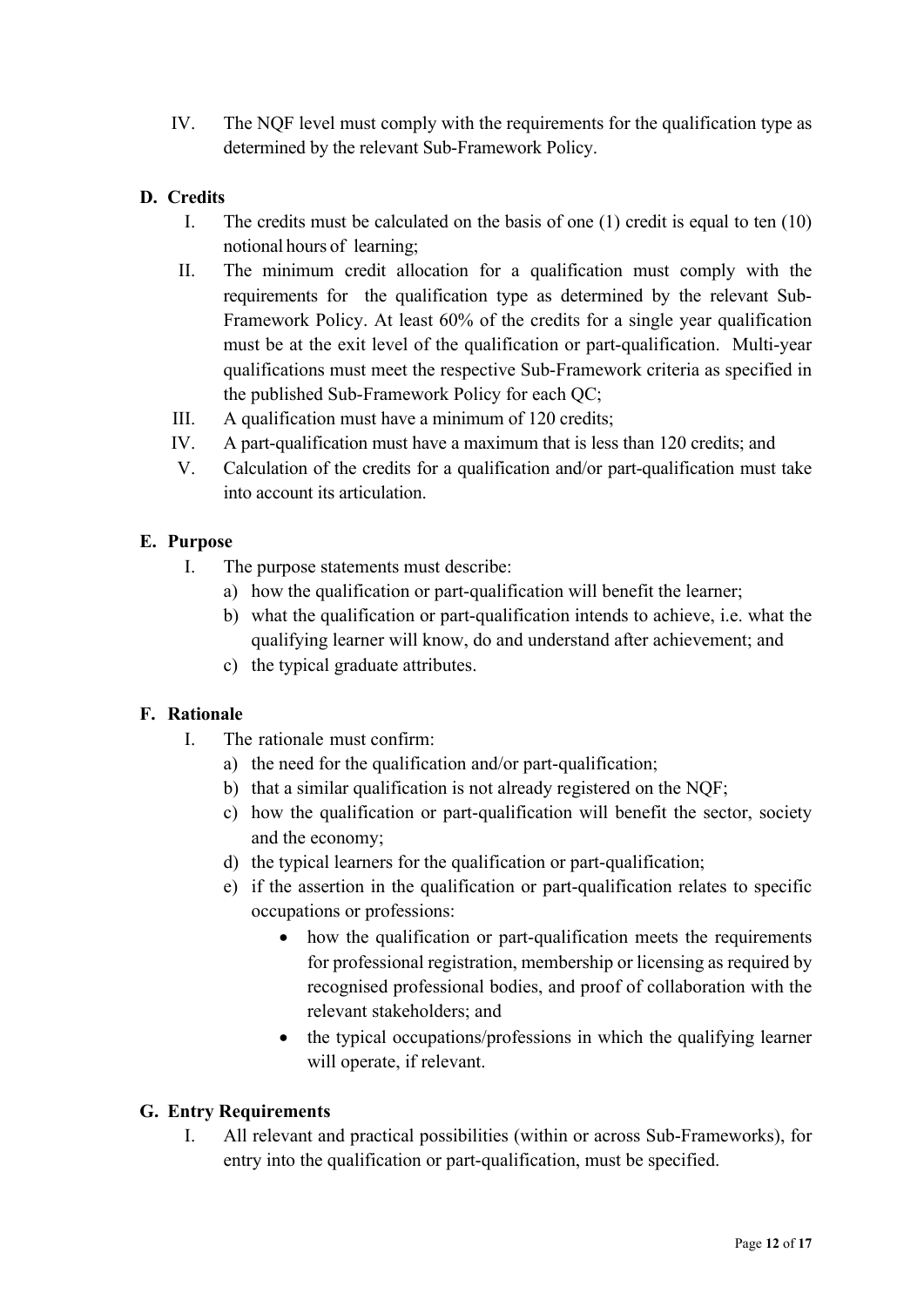#### **H. Recognition of Prior Learning (RPL)**

- I. RPL statements must clearly state how learners will:
	- a) gain access through RPL;
	- b) be exempted from modules through RPL; and
	- c) be awarded credits for, or towards the qualification or part-qualification.

#### **I. RulesofCombination**

- I. The rules of combination must:
	- a) comply with the requirements for the qualification type as determined by the relevant Sub-Framework Policy and related policies;
	- b) Include the total number of credits to achieve the qualification or partqualification;
	- c) indicate names of subjects and/or modules and credits;
	- d) stipulate the compulsory modules, their levels and the credits; and
	- e) stipulate the selection of elective modules(where more than one is applicable) and their levels and credits.

#### **J. ExitLevelOutcomes**

- I. The competencies embedded in the NQF level descriptors relate directly to the competencies required for further learning and/or the work for which the qualification or part-qualification was designed and must be used to guide the formulation of the Exit Level Outcomes (ELOs);
- II. The ELOs must indicate what the learner will be able to know, do and understand after completing the qualification or part-qualification:
	- a) The ELOs of the qualification or part-qualification must be aligned with the NQF level descriptors and must meet the competencies of the relevant NQF level; and
	- b) The ELOs must be designed for the qualification or part-qualification and not the modules or subjects.

#### **K. AssociatedAssessmentCriteria**

- I. The Associated Assessment Criteria (AACs):
	- a) must indicate what the learner must do to show competence, the knowledge involved, the context, the standard of assessment and the range if applicable;
	- b) must indicate the nature and level of the assessment associated with the qualification or part-qualification and how the ELOs could be assessed; and
	- c) can be given as a comprehensive set to assess all the ELOs in an integrated manner or as a comprehensive set to assess ELOs separately.

#### **L. Integrated Assessment**

I. Integrated assessment must indicate how the assessment will be undertaken to determine a learner's applied competence and successful completion of learning inthequalification or part-qualification;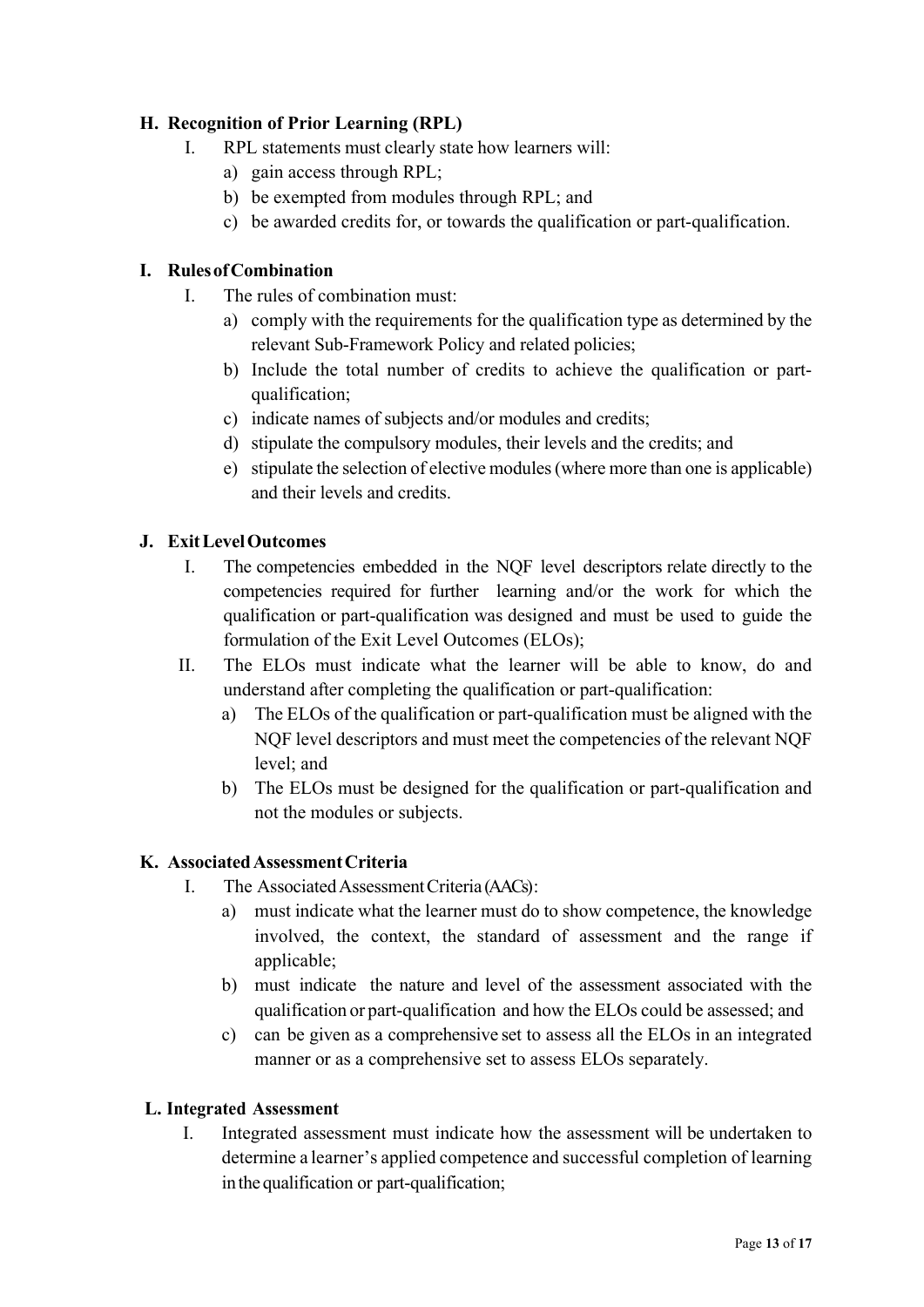- II. Integrated assessment should include:
	- a) formative and summative assessment;
	- b) Work integrated learning (WIL), where relevant; and
- III. Examples may include the ratio of assignment work to academic examinations, other forms of integrated learning as well as assessment practices.

#### **M. International Comparability**

- I. The statement of international comparability must support learner mobility, and in doing so, must include how the qualification and/or part-qualification broadly compares with relevant best practices in other parts of the world, including, where relevant, the African region;
- II. The best practices must include a broad comparison of the following areas:
	- a) At least two countries, as well as the registered/recognised/accredited institutions and titles of the qualifications: The comparison must indicate where possible, the similarities and/or differences in entry requirements; ELOs/ content/ modules; credits; assessments; duration; and articulation;

**OR**

- b) International standards in other parts of the world: The comparison must indicate the international standard used in the development of the qualification and / or part-qualification and outline how the qualification and/ or part-qualification compares with the international standard;
- III. The international comparability must provide details of how the qualification and/or part-qualification compares internationally, and not be a mere reference to websites or links.

#### **N. Articulation**

- I. To deepen integration, progression and mobility in the education and training system, articulation must show horizontal, vertical and diagonal articulation:
	- a) Horizontal articulation possibilities within and between Sub-Frameworks at the same NQF level should include systemic, specific and individual articulation;
	- b) Vertical articulation possibilities across NQF levels within a Sub-Framework should include systemic, specific and individual articulation;
	- c) Diagonal articulation possibilities across NQF levels and NQF Sub-Frameworks should include systemic, specific and individual articulation;
- II. The qualification must provide a statement to show how the entry requirements of the qualification and/or part-qualification into which articulation is sought have been taken into account; and
- III. The qualification must provide valid reasons where articulation options are not possible.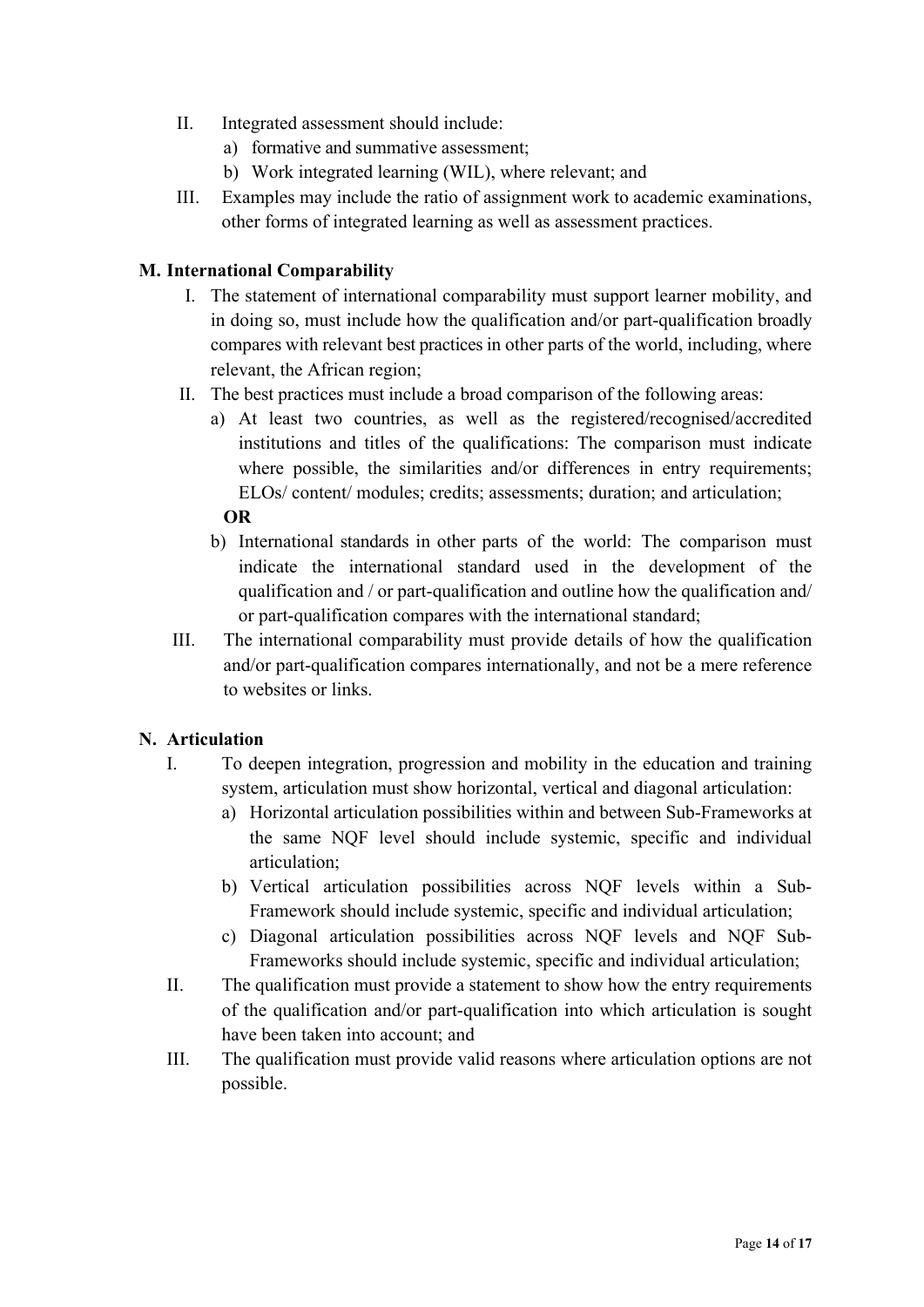# <span id="page-14-0"></span>**Re-registration and Deregistration of Qualifications and Part-qualifications**

- 23. Qualifications and part-qualifications are registered for a specific time period:
	- a. GFETQSF qualifications for five years;
	- b. HEQSF qualifications for three years; and
	- c. OQSF qualifications for five years.
- 24. SAQA will, in writing, notify the QCs of qualifications and part-qualifications that are about to expire, and advise them to review and recommend the qualifications and partqualifications that must be re-registered or deregistered.
- 25. QCs must ensure that qualifications and/or part-qualifications are reviewed, and must recommend to SAQA, the qualifications and part-qualifications thatwill be re-registered or de-registered.
- 26. Depending on the outcome of the review process, SAQA will either de-register the qualification or part-qualification or consider the application for re-registration on the NQF.
- 27. SAQA will not re-register qualifications and part-qualifications if they:
	- a. are replaced by new qualifications or part-qualifications;
	- b. do not comply with the criteria for registration as outlined in this *P&C for qualifications and part-qualifications*;
	- c. were not offered by providers within the registration period of the qualification and/ or part-qualification; and
	- d. had no learner enrolments within the registration period.
- 28. At end of qualification registration, new learners may still be enrolled in the qualification or part-qualification until last date of enrolment according to the qualification as registered on the NQF.
- 29. Existing learners in the system will have a teach-out period of two (2) years (using the formula [n+2] where n is equal to the length of the qualification or part-qualification) from the last date of enrollment of the qualification or part-qualification that has been replaced.
- 30. SAQA may approve the deregistration of a qualification or part-qualification if:
	- a. The relevant QC has, in writing, requested SAQA to deregister a qualification or partqualification and provided SAQA with sufficient supporting evidence for the deregistration of the qualification including, but not limited to:
		- i. Evidence of consultation with relevant stakeholders where the qualification may be part of the underlying qualifications for registered professional designations;
		- ii. Evidence of consultation with the provider offering the qualification or partqualification; and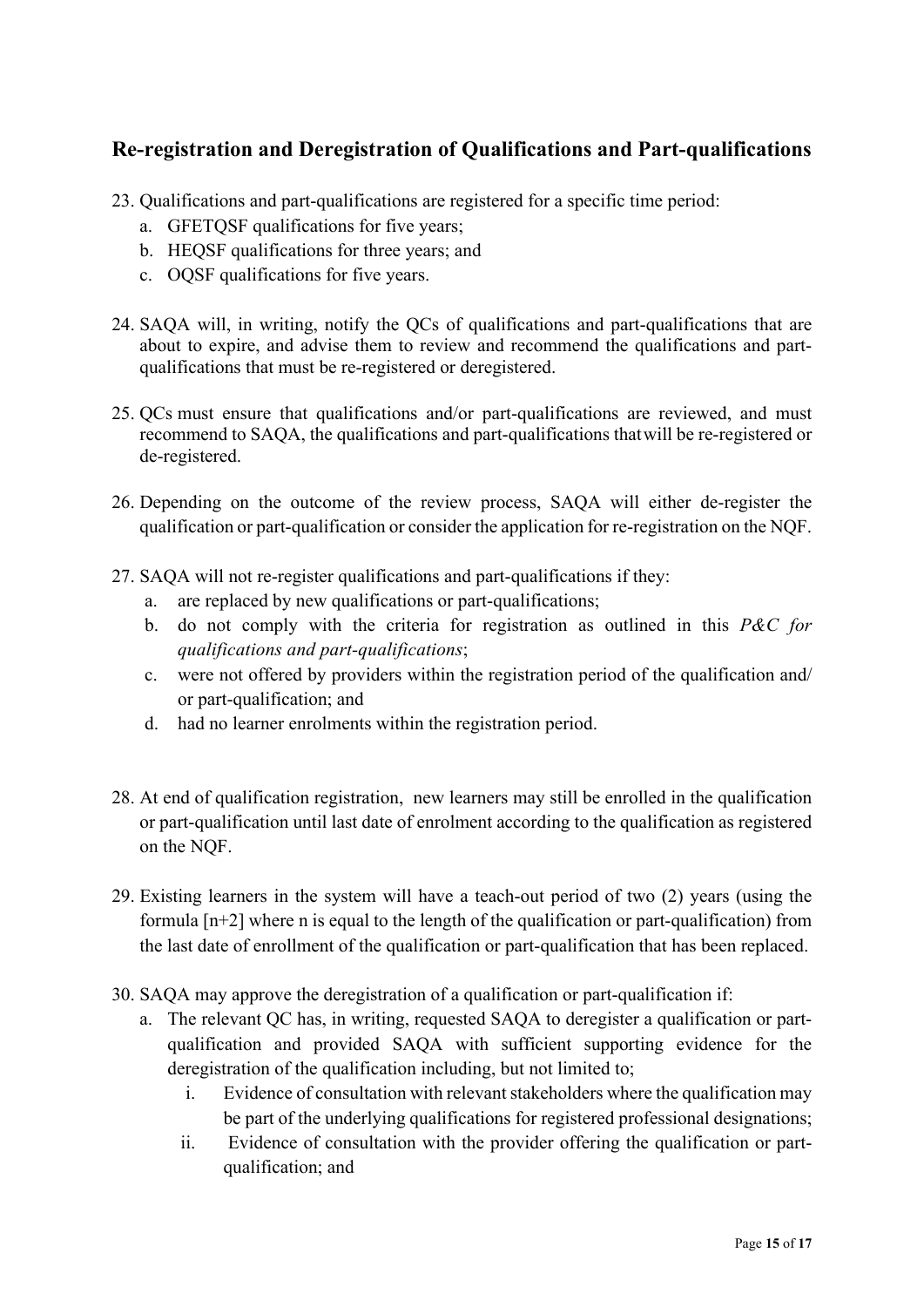- iii. confirmation that there are no pending legal cases with the provider concerning the de-accreditation of the relevant qualification or part-qualification.
- iv. Confirmation that there is no need for a qualification or part-qualification due to non-enrolment of learners on the qualification or part-qualification; or
- b. The validity of achievement of any completed qualification or part-qualification is not affected by its deregistration.
- 31. Qualifications and part-qualifications that have reached their registration end date, still form part of the NQF and the record of achievement remains valid for the holder of the qualification.

## <span id="page-15-0"></span>**Publication of Qualifications and Part-qualifications**

# **Policy**

- 32. All qualifications and part-qualifications registered on the NQF are national qualifications, except where qualifications are classified on request from the QC.
- 33. Information on qualifications and part-qualifications, unless prohibited by law, must be accurate and transparent and be made available to the public.
- 34. Information on qualifications and part-qualifications that are classified as confidential will not be made available to the public.
- 35. Once a qualification or part-qualification is recommended by a QC, must be registered on the NQF before it can be legally offered.

# **Criteria**

- 36. QCs must ensure that the publication of information on qualifications and partqualifications, in their Sub-Frameworks, is consistent with the information on the NQF. The QCs must ensure that:
	- a. the public is protected against misleading information about qualifications and partqualifications;
	- b. providers disseminate and advertise accurate information about the legal status of the qualifications and part-qualifications;
	- c. NQF nomenclature like NQF levels and credits are only used in the context of NQF qualifications and part-qualifications; and
	- d. the qualification information, displayed on the websites of QCs and in the transcripts of qualifying learners, is consistent with the qualification information registered on the NQF.